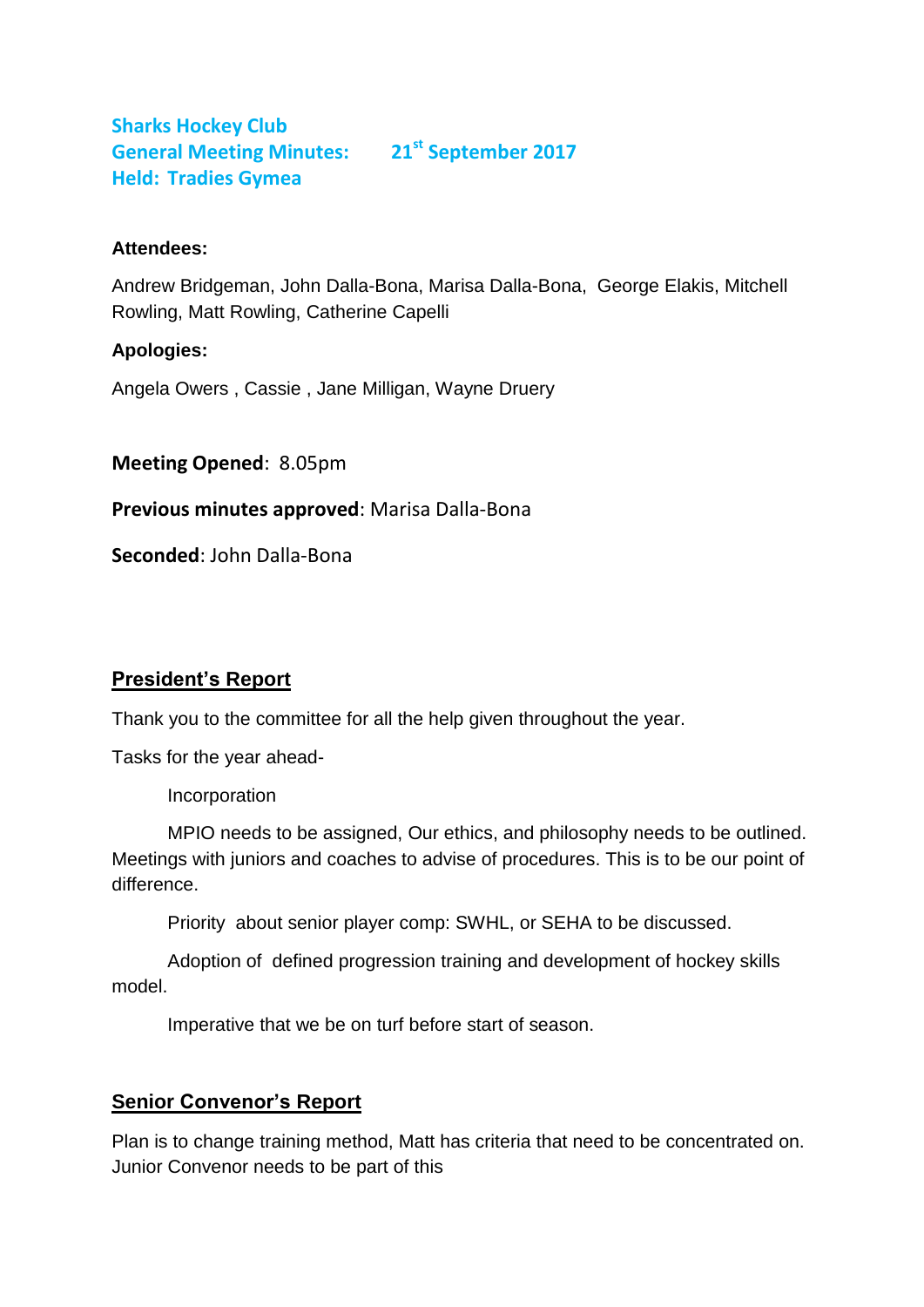Player development model to be implemented if agreed to with any adjustments necessary.

Training need to be both skill sessions and team training, skill development from the ground up. Structure to be set.

New turf fees, but unknown how much. Training nominated for Thursdays

## **Treasurer's Report**

Tabled and submitted.

Turf fees \$2825

Proposed an investment in an accounting package Agreed and approved.

## **Junior Report**

Some issues , resolved.

### **Womens Convenor Final Report**

Plan to put our teams where there is security to play.

Greenhills, or SEHA

### **Registrar's Report**

Nothing to report.

### **Sports Council Report**

Unable to attend

Thanked the committee on behalf of sharks for Peter Barrington volunteering his time to present the award to our president. These awards were replacing the awards dinner.

### **SSHA Report**

No quorum so no meeting. Boys discussed Tartans have boys Under 15 team to SEHA